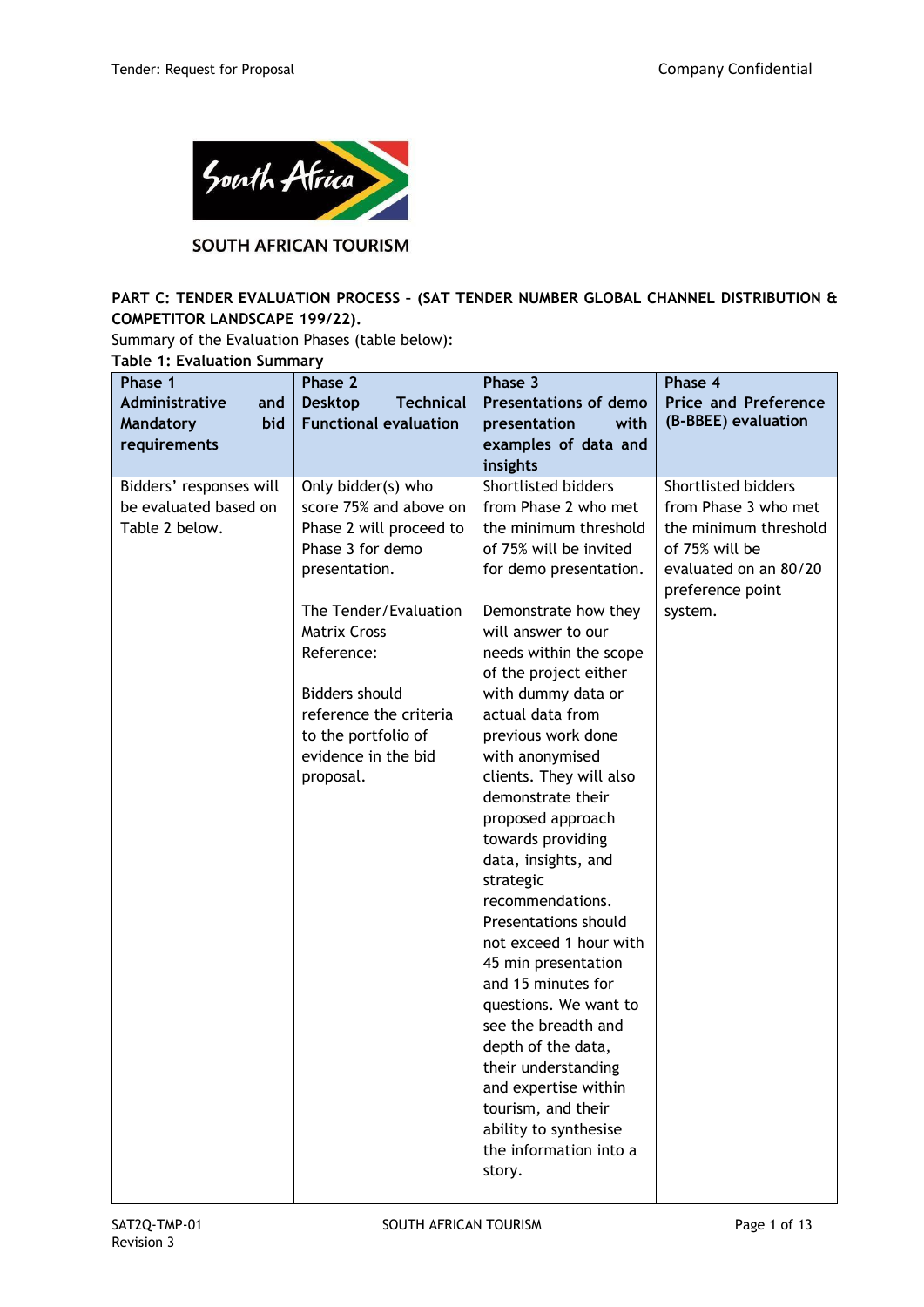#### **Phase 1: Administrative and mandatory bid requirements**

All documents must be completed, each page initialised and signed by the duly authorised representative of the prospective bidder(s). During this phase, bidders' responses will be evaluated based on compliance with the listed administrative and mandatory bid requirements.

| Document that must be<br>submitted                                                                  | YES/NO | Non-submission may result in disqualification?                                                                                                                                                                                                                                                                                                                                                                             |
|-----------------------------------------------------------------------------------------------------|--------|----------------------------------------------------------------------------------------------------------------------------------------------------------------------------------------------------------------------------------------------------------------------------------------------------------------------------------------------------------------------------------------------------------------------------|
| Confirmation of valid Tax                                                                           |        | Written confirmation that SARS may, on an ongoing basis                                                                                                                                                                                                                                                                                                                                                                    |
| <b>Status</b>                                                                                       |        | during the tenure of the contract, disclose the bidder's tax<br>compliance status. SARS Tax Compliance System Pin                                                                                                                                                                                                                                                                                                          |
| B - BBEE Certificate 1                                                                              |        | B - BBEE Certificate (South African Companies) or, for<br>companies that have less than R10 million turnover, a sworn<br>affidavit or is required. A copy of the template for this<br>affidavit is available on the Department of Trade and Industry<br>website<br>https://www.thedti.gov.za/gazette/Affidavit_EME.pdf<br>(Failure to submit an affidavit will result in non-compliant on<br>the preference points system) |
| Annexure A-Invitation (SBD<br>1)                                                                    |        | Complete, initial each page, and sign the standard bidding<br>document (SBD) where applicable                                                                                                                                                                                                                                                                                                                              |
| <b>B-Registration</b><br>Annexure<br>Supplier<br>Central<br>on<br>Database (CSD)                    |        | All agencies, including proposed<br>partner/subcontractor agencies must be registered as a<br>service provider on National Treasury's Central Supplier<br>Database (CSD). If you are not registered, proceed to complete<br>the registration of your company before submitting your<br>proposal. Visit https://secure.csd.gov.za/ to obtain your<br>vendor number. Submit proof of registration.                           |
| Annexure E-Declaration of<br>Interest -<br>SBD 4)                                                   |        | Complete, initial each page, and sign the SBD where applicable                                                                                                                                                                                                                                                                                                                                                             |
| D-Preferential<br>Annexure<br>Procurement SBD 6.1                                                   |        | Complete, initial each page, and sign the SBD where applicable                                                                                                                                                                                                                                                                                                                                                             |
| Annexure F-Declaration of<br>Bidder's Past Supply Chain<br>Management Practices<br>SBD <sub>8</sub> |        | Complete, initial each page, and sign the SBD where applicable                                                                                                                                                                                                                                                                                                                                                             |
| Annexure G-Certificate of<br>Independent<br>Bid Determination - SBD 9                               |        | Complete, initial each page, and sign the SBD where applicable                                                                                                                                                                                                                                                                                                                                                             |

**Table 2: Phase 1 Evaluation**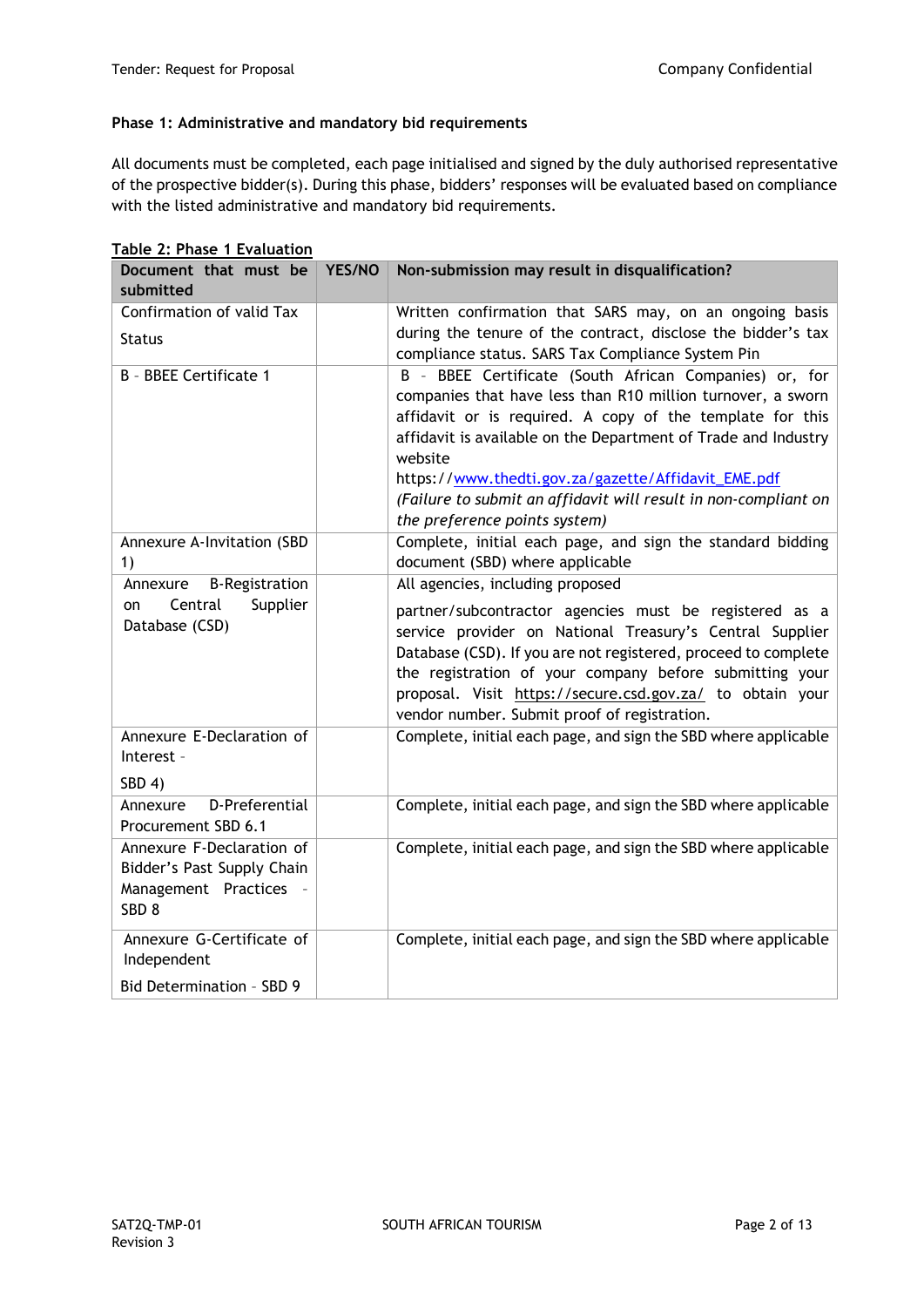### **Phase 2: Desktop Technical Function Evaluation = Weighting out of 100 basis points**

All bidders are required to respond to the technical functional evaluation criteria (Table 3: Desktop Technical Functional evaluation) and provide information/portfolio of evidence that they unconditionally hold the available capacity, ability, experience, and qualified staff to provide the requisite business requirements to South African Tourism under this tender.

Bidders will be required to achieve a minimum threshold of 75% to proceed to Phase 3 for Price and B-BBEE level of contribution evaluation.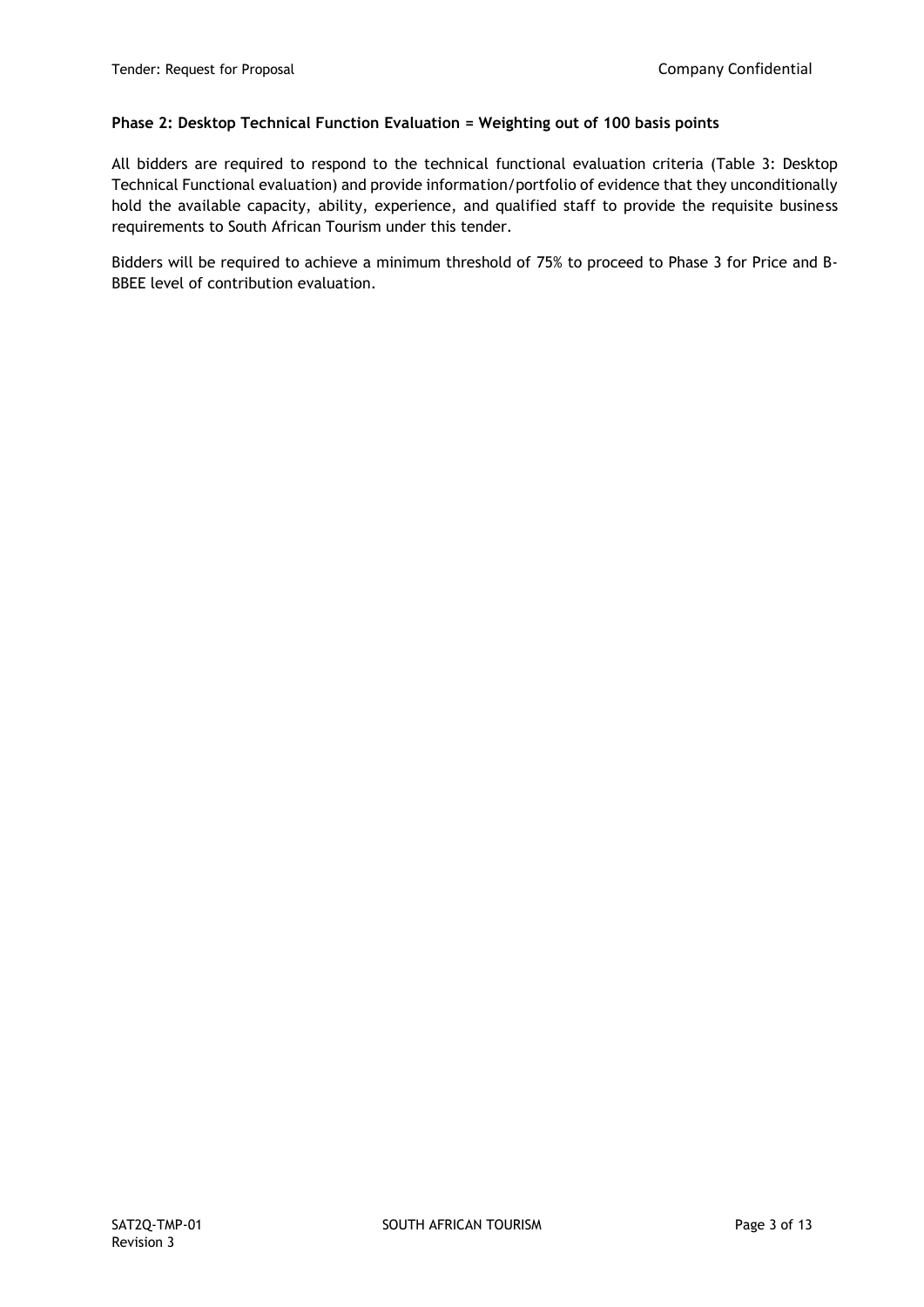# **Table 3: Phase 2: Desktop Technical Functional Evaluation**

| Deliverables / Performance Indicators                                                                                                                                                                                                                                                                                                                                                                                                                                                                                                                                                                                                                                                                                  | Weight Allocated | Reference pages in<br>the bidder's<br>proposal. |
|------------------------------------------------------------------------------------------------------------------------------------------------------------------------------------------------------------------------------------------------------------------------------------------------------------------------------------------------------------------------------------------------------------------------------------------------------------------------------------------------------------------------------------------------------------------------------------------------------------------------------------------------------------------------------------------------------------------------|------------------|-------------------------------------------------|
| <b>Company Track Record</b>                                                                                                                                                                                                                                                                                                                                                                                                                                                                                                                                                                                                                                                                                            |                  |                                                 |
| Criterion 1A: Demonstrate credentials<br>Demonstrate the level of Credentials and Experience relevant to<br>lo<br>the scope of work.<br>o Bidders must demonstrate breadth and depth of tourism sector<br>knowledge, data, and insights encompassing all verticals<br>(including but not limited to aviation, accommodation,<br>experiences, and support services), including strategic<br>interventions on tourism brands, destination management, and<br>associated value chains<br>Established full-service data and insights led company with a proficient<br>servicing team that has the capacity, skills, and tools to collect, analyse<br>and present/display data inefficient ways that enable the development |                  |                                                 |
| of business strategies. Experience in servicing both tourism and non-<br>tourism industry clients.                                                                                                                                                                                                                                                                                                                                                                                                                                                                                                                                                                                                                     |                  |                                                 |
| More than 10 years of research/strategy experience and<br>$\bullet$<br>providing tourism data intelligence solutions = (score 5)                                                                                                                                                                                                                                                                                                                                                                                                                                                                                                                                                                                       | 10               |                                                 |
| Less than 10 years and more than 8 years of research/strategy<br>experience and providing tourism data intelligence solutions =<br>(score 4)                                                                                                                                                                                                                                                                                                                                                                                                                                                                                                                                                                           |                  |                                                 |
| Less than 8 years and more than 6 years of research/strategy<br>experience and providing tourism data intelligence solutions=<br>(score 3)                                                                                                                                                                                                                                                                                                                                                                                                                                                                                                                                                                             |                  |                                                 |
| Less than 6 years and more than 4 years of research/strategy<br>experience and providing tourism data intelligence solutions -<br>(score 2)                                                                                                                                                                                                                                                                                                                                                                                                                                                                                                                                                                            |                  |                                                 |
| Less than 4 years and more than 2 years of research/strategy<br>experience and providing tourism data intelligence solutions<br>(score 1)                                                                                                                                                                                                                                                                                                                                                                                                                                                                                                                                                                              |                  |                                                 |
| Less than 2 years of research/strategy experience and providing<br>tourism data intelligence solutions = (score 0)                                                                                                                                                                                                                                                                                                                                                                                                                                                                                                                                                                                                     |                  |                                                 |
| Criterion 1B: Demonstrate previous delivery                                                                                                                                                                                                                                                                                                                                                                                                                                                                                                                                                                                                                                                                            |                  |                                                 |
| The service provider is required to provide three (3) contactable<br>client references where its services can be verified. References<br>should be presented in the form of a written letter on official<br>letterhead from clients who have received similar services stating<br>clearly what work was done for them.                                                                                                                                                                                                                                                                                                                                                                                                 | 5                |                                                 |
|                                                                                                                                                                                                                                                                                                                                                                                                                                                                                                                                                                                                                                                                                                                        |                  |                                                 |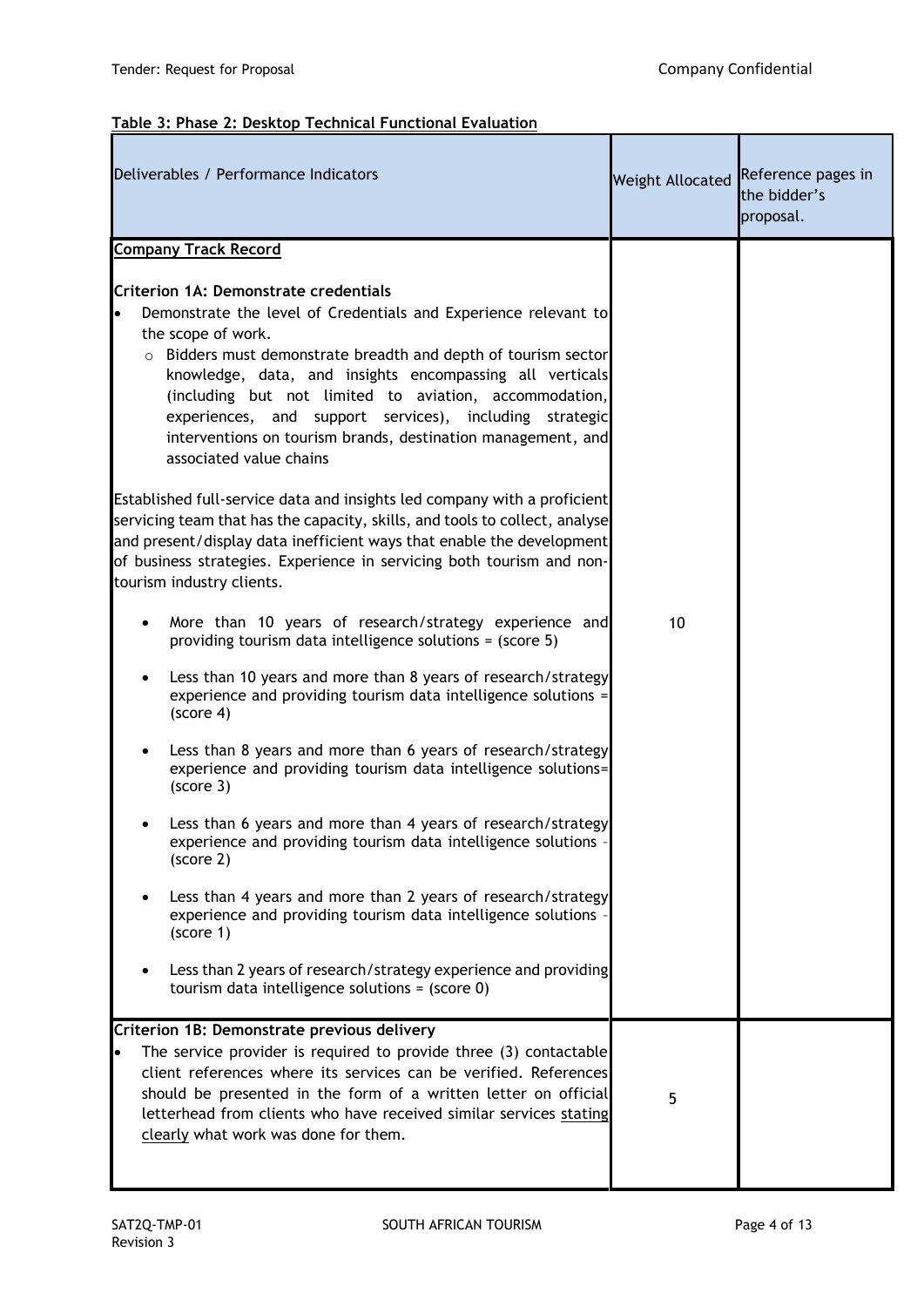| <b>EACH BIDDER MUST PROVIDE:</b>                                                                                 |    |  |
|------------------------------------------------------------------------------------------------------------------|----|--|
| Positive references - Testimonial must reflect delivery against                                                  |    |  |
| objectives and KPIs and delivering full service                                                                  |    |  |
|                                                                                                                  |    |  |
| Reference letters should not be older than four (4) years from<br>$\bullet$                                      |    |  |
| the closing date of this RFP. No appointment letters from                                                        |    |  |
| clients will be accepted as reference letters                                                                    |    |  |
|                                                                                                                  |    |  |
| <b>SCORING:</b>                                                                                                  |    |  |
| 3 contactable client references within 4 years = (score 5                                                        |    |  |
| points)                                                                                                          |    |  |
| 2 contactable client references within 4 years = (score 4)                                                       |    |  |
| 1 contactable client reference within 4 years = (score 3)                                                        |    |  |
| Contactable references between 5-10 years old = (score 2)                                                        |    |  |
| Contactable references between +10 years old = (score 1)<br>References that do not meet the criteria = (score 0) |    |  |
| Coverage breadth                                                                                                 |    |  |
|                                                                                                                  |    |  |
| Criterion 2A: Global aviation coverage (international and domestic)                                              |    |  |
| Aviation information depth and coverage of the globe including all                                               |    |  |
| international and domestic - i.e., the list of data sources and tourism                                          |    |  |
| data partners (based on sources or combination of sources and                                                    |    |  |
| collective market coverage of the regions and countries) that include                                            |    |  |
| ticketing agents, bed-banks, GDS data, Airline or transactional data,                                            |    |  |
| etc.                                                                                                             |    |  |
|                                                                                                                  |    |  |
| 5 or more reputable data sources with a demonstration of<br>$\bullet$                                            |    |  |
| contents shown with examples in the proposal = $(score 5)$                                                       | 10 |  |
| 3 or more reputable data sources with a demonstration of                                                         |    |  |
| contents shown with examples in the proposal = $(score 4)$                                                       |    |  |
| 1 or more reputable data sources with a demonstration of                                                         |    |  |
| contents shown with examples in the proposal = $(score 3)$                                                       |    |  |
| only 1 reputable data source with a demonstration of contents                                                    |    |  |
| shown with examples in the proposal $=$ (score 2)                                                                |    |  |
| only 1 reputable data source with no demonstration of                                                            |    |  |
| contents shown with examples in the proposal = $(score 1)$                                                       |    |  |
| No data sources mentioned or demonstration of contents and                                                       |    |  |
| examples (score 0)                                                                                               |    |  |
| Criterion 2B: Global accommodation coverage (international and                                                   |    |  |
| domestic)                                                                                                        |    |  |
| Accommodation information depth and coverage of the globe including                                              |    |  |
| all international and domestic - i.e., the list of data sources and tourism                                      |    |  |
| data partners (based on sources or combination of sources and                                                    |    |  |
| collective market coverage of the regions and countries) that include                                            |    |  |
| ticketing agents, bed-banks, GDS data, Hotel or transactional data, etc.                                         |    |  |
|                                                                                                                  | 10 |  |
|                                                                                                                  |    |  |
| 5 or more reputable data sources with a demonstration of                                                         |    |  |
| contents shown with examples in the proposal = $(score 5)$                                                       |    |  |
| 3 or more reputable data sources with a demonstration of                                                         |    |  |
| contents shown with examples in the proposal = $(score 4)$                                                       |    |  |
| 1 or more reputable data sources with a demonstration of                                                         |    |  |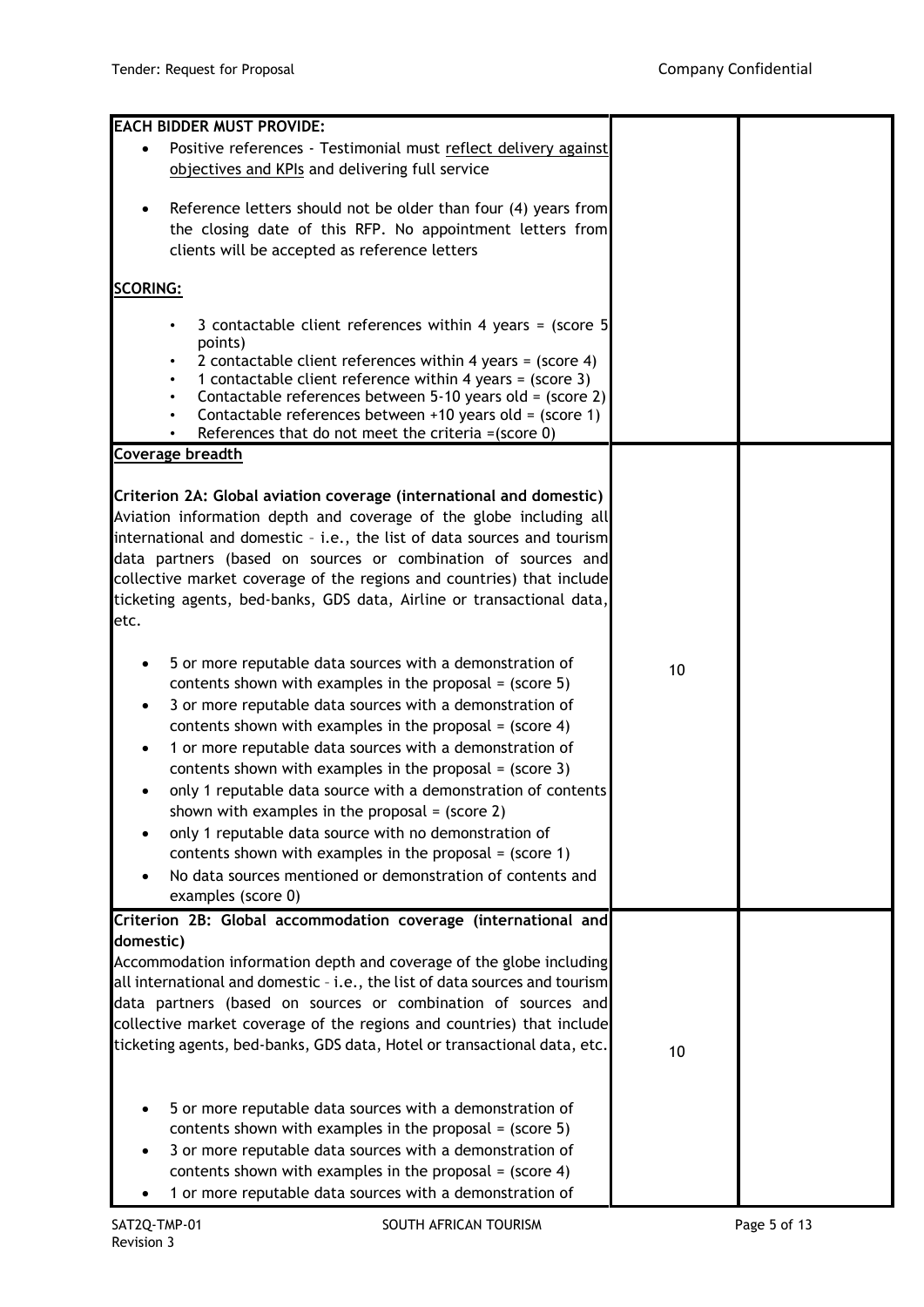| contents shown with examples in the proposal = $(score 3)$<br>only 1 reputable data source with a demonstration of contents<br>shown with examples in the proposal = $(score 2)$<br>1 point = only 1 reputable data source with no demonstration<br>of contents shown with examples in the proposal = $(\text{score 1})$<br>No data sources mentioned or demonstration of contents and<br>examples = $(score 0)$<br>Criterion 2C: Global coverage<br>Provide a clear and detailed list or map of global footprint, demonstrate<br>the countries with offices and countries covered that have detailed                                                                                                                                                                                                                                                                                                                                                                                                                                                                      |    |  |
|----------------------------------------------------------------------------------------------------------------------------------------------------------------------------------------------------------------------------------------------------------------------------------------------------------------------------------------------------------------------------------------------------------------------------------------------------------------------------------------------------------------------------------------------------------------------------------------------------------------------------------------------------------------------------------------------------------------------------------------------------------------------------------------------------------------------------------------------------------------------------------------------------------------------------------------------------------------------------------------------------------------------------------------------------------------------------|----|--|
| tourism information<br>Universal coverage - all destinations including South Africa<br>$(Domestic) = (score 5)$<br>Selected coverage - full flexibility to select any destinations<br>limited to 40 or more destinations including South Africa<br>(domestic) i.e., 24 SAT priority markets and 16 competitors of<br>SAT's choosing = $(score 4)$<br>Limited coverage - full flexibility to select any destinations<br>limited to 20 or more destinations including South Africa<br>(domestic) i.e., most of SAT priority markets and some of the<br>competitors of SAT's choosing = $(score 3)$<br>Restricted coverage - only the major global destinations i.e.,<br>Top 20 outbound markets (with no flexibility to select SA<br>specific competitors) = $(score 2)$<br>Fixed coverage - only the major global destinations i.e., Top<br>10 outbound markets (with no flexibility to select SA specific<br>competitors) = $(score 1)$<br>Non-allocation of points = less than 10 outbound markets<br>analysed = $(score 0)$                                              | 10 |  |
| Data & Information<br><b>Criterion 3:</b><br>Demonstrate the depth and detail of the data and information with the<br>insights of looking at the segments and profiles such as gender, age,<br>generation, traveler profile, e.g. business and MICE, leisure, niche<br>segments, and special interest groups, including but not limited to<br>green travel, sustainable travel, conservation travel, educational tours,<br>faith-based or religious travel groups, family travel, kid-centred travel,<br>LGBTQ+ travel, niche travel groups (adventure, gastronomic / food, and<br>cuisine, sport, wedding, honeymoon, nature, and wildlife, health and<br>wellness, birding, etc.)<br>The demonstration of the ability to aggregate as well as drill<br>down into the data will be an added advantage (i.e., the ability<br>to create annual, quarterly, monthly, weekly, or daily views).<br>Similarly, the level of detail in terms of combining countries<br>and regions as well as the level of granularity to drill down into<br>country level and city level views. | 10 |  |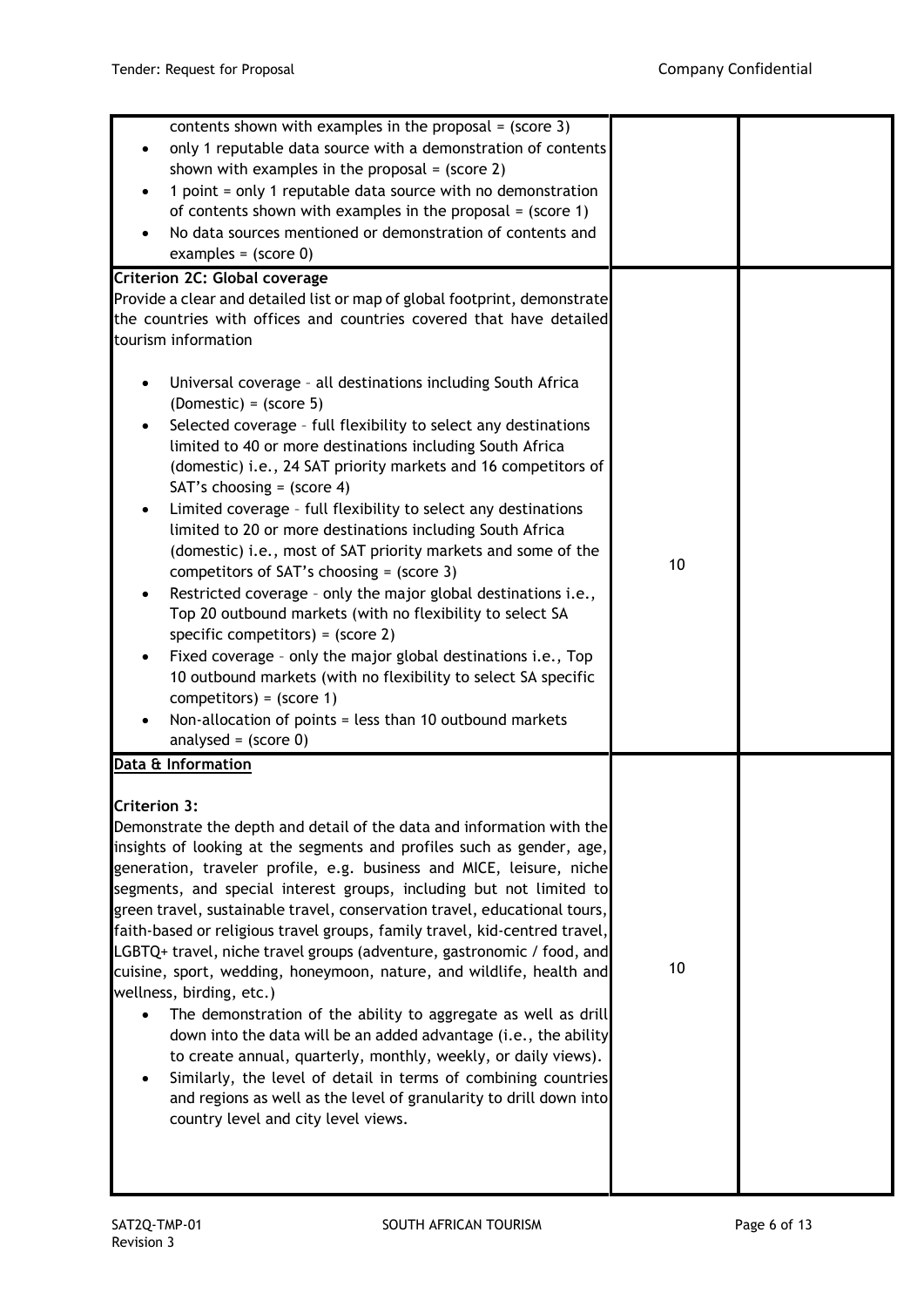| <b>FIVE REQUIREMENTS:</b>                                                                                            |    |  |
|----------------------------------------------------------------------------------------------------------------------|----|--|
| The demonstration of the ability to aggregate as well as drill<br>$\bullet$                                          |    |  |
| down into the data (i.e., ability to create annual, quarterly,                                                       |    |  |
| monthly, weekly, or daily views)                                                                                     |    |  |
| The demonstration of the ability to aggregate as well as drill<br>$\bullet$                                          |    |  |
| down into the data (i.e., ability to create global, regional,                                                        |    |  |
| multi-country, and single country views and further drill                                                            |    |  |
| down to city level or other more detailed geographical                                                               |    |  |
| parameters)                                                                                                          |    |  |
| The demonstration of the ability to aggregate as well as drill<br>$\bullet$                                          |    |  |
| down into consumers in different segments, interest groups,                                                          |    |  |
| and demographic breakdowns such as age, sex, gender, life                                                            |    |  |
| stage, income, travel behavior, and travel experience                                                                |    |  |
| Demonstrate that they have considered possible limitations<br>$\bullet$                                              |    |  |
| to the solution presented and advise how additional                                                                  |    |  |
| information and data sources have been added to mitigate                                                             |    |  |
| these limitations                                                                                                    |    |  |
| Demonstrate how deliverables and formats will be flexible<br>$\bullet$                                               |    |  |
| and encourage the depth of analysis to a detailed level to                                                           |    |  |
| provide clear insight and recommendations                                                                            |    |  |
|                                                                                                                      |    |  |
| Scores will be allocated as follows from the above:                                                                  |    |  |
| If a bidder meets all five requirements as set out in the bullet<br>$\bullet$                                        |    |  |
| points above a full = $(score 5)$ .                                                                                  |    |  |
| If a bidder meets four of the requirements above = $(score 4)$                                                       |    |  |
| If a bidder meets three of the requirements above $=$ (score 3)<br>$\bullet$                                         |    |  |
| If a bidder meets two of the requirements above = $(score 2)$ ,<br>$\bullet$                                         |    |  |
| If a bidder only meets one requirement = $(score 1)$                                                                 |    |  |
| If the methodology is not aligned to any of the requirements =                                                       |    |  |
| (score 0)                                                                                                            |    |  |
| <b>Strategy, Insights &amp; Recommendations</b>                                                                      |    |  |
| <b>Criterion 4:</b>                                                                                                  |    |  |
| Demonstrate the ability to synthesise and summarise complex                                                          |    |  |
| information into a simple cohesive story that enables understanding and                                              |    |  |
| provides clarity on the actions needed. Presentations, deliverables, and                                             |    |  |
| data shared that provide direction and strategic recommendations find                                                |    |  |
| opportunities and unearth new audiences and sub-segments.                                                            |    |  |
|                                                                                                                      |    |  |
| Provide evidence of expertise in tourism and each vertical                                                           |    |  |
| (including but not limited to aviation, accommodation,                                                               | 10 |  |
| experiences, and support services) with an in-depth                                                                  |    |  |
| understanding of leisure travel, MICE travel, tourist consumer                                                       |    |  |
| behaviors, and segments, and ability to identify and isolate<br>niche tourism audiences                              |    |  |
| Identification<br>of<br>best<br>practice<br>benchmarking<br>and<br>$\bullet$                                         |    |  |
| recommendations against the latest information, trends, and                                                          |    |  |
| strategies employed within the tourism sector and within                                                             |    |  |
| consumer marketing in general. Isolation of business and MICE                                                        |    |  |
| tourism<br>processes and<br>best<br>practice with<br>pointed                                                         |    |  |
| recommendations to bring South Africa to parity and find<br>opportunities for the creation of competitive advantage. |    |  |
|                                                                                                                      |    |  |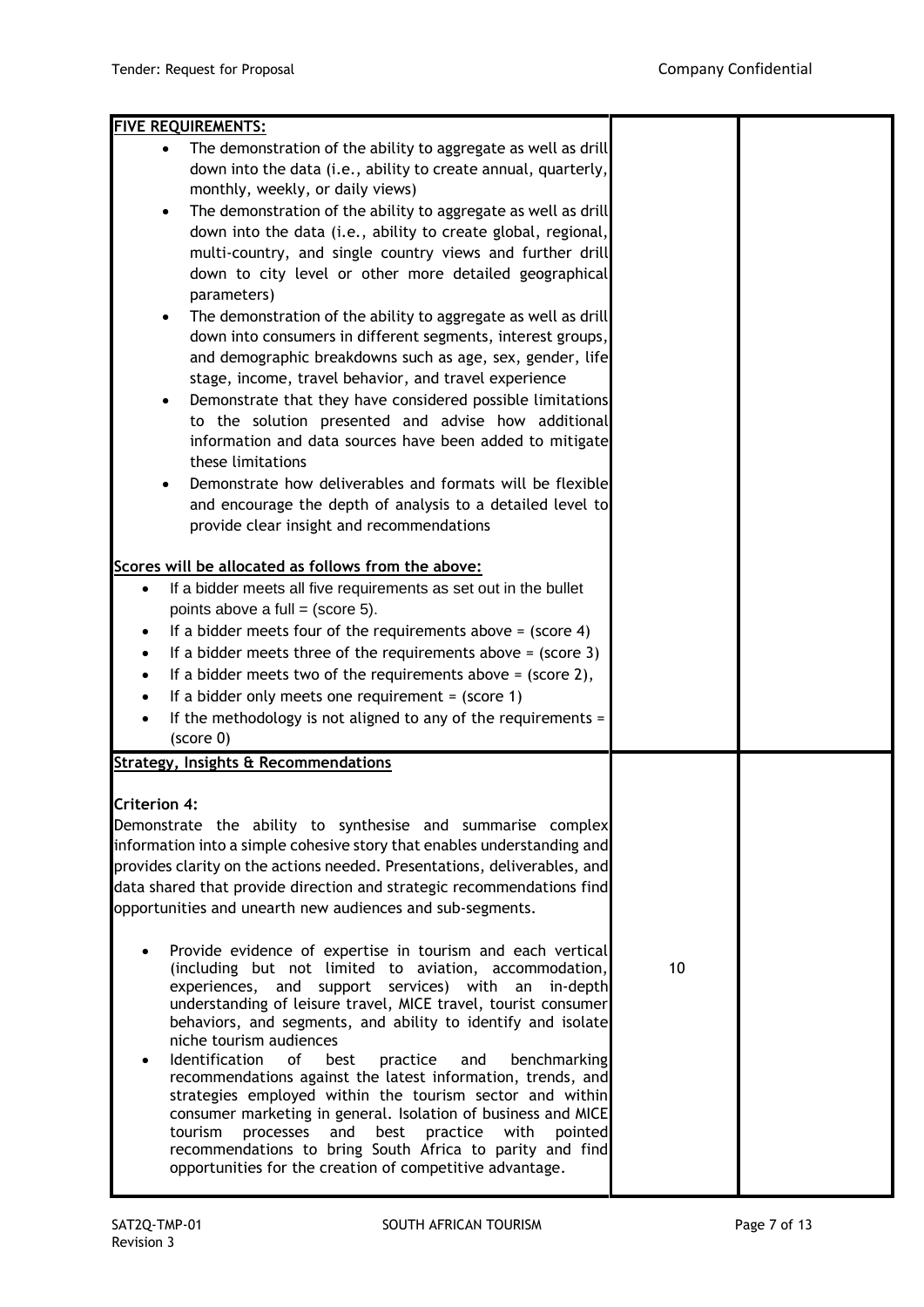|                     | Scores will be allocated as follows from the above:                     |    |  |
|---------------------|-------------------------------------------------------------------------|----|--|
|                     | Provision of example outputs that expertly show summaries               |    |  |
|                     | with cohesive stories and clear narrative = $(score 5)$                 |    |  |
|                     | Provision of example outputs that show well-presented                   |    |  |
|                     | summaries with cohesive stories and clear narrative = $(score 4)$       |    |  |
|                     | Provision of example outputs that show well-presented                   |    |  |
|                     | summaries with cohesive stories and narrative = $(score 3)$             |    |  |
|                     | Provision of example outputs that show poorly presented                 |    |  |
|                     | summaries with cohesive stories and narrative $=$ (score 2)             |    |  |
|                     | Provision of example outputs that show poorly presented                 |    |  |
|                     | summaries with no cohesive stories and no clear narrative =             |    |  |
|                     | (score 1)                                                               |    |  |
|                     | No summaries presented with no examples of cohesive stories             |    |  |
|                     | and narrative = $(score 0)$                                             |    |  |
|                     | <b>Technology, Deliverables &amp; Reporting</b>                         |    |  |
|                     |                                                                         |    |  |
| <b>Criterion 5:</b> |                                                                         |    |  |
| $\bullet$           | Infrastructure and capacity and a global network                        |    |  |
|                     | Demonstrate data processing capabilities including software             |    |  |
|                     | that will be used to process data                                       |    |  |
|                     | Demonstrate methods of how data quality will be insured                 |    |  |
|                     | (Assessment of compliance and methods, quality measures that            |    |  |
|                     | are applied by the entity to ensure that the data is of sound           |    |  |
|                     | quality, include local or global data security, privacy, and data       |    |  |
|                     | quality compliance documents)                                           |    |  |
|                     | Ease of access to reporting with real-time, timeous, flexible,          |    |  |
|                     |                                                                         |    |  |
|                     | and easy-to-use reporting tools. Additional reports, ad-hoc             |    |  |
|                     | presentations, and continuous engagement between client                 |    |  |
|                     | servicing team and SA Tourism                                           |    |  |
|                     | Provide details on what applications/tools will be used. Show how       |    |  |
|                     | efficient and technologically advanced the tools and methods employed   |    |  |
|                     | in the project are. Show how the tools / methods are cost-effective     |    |  |
|                     | and/or robust, and/or lead to a quicker turnaround time compared to     | 15 |  |
|                     | traditional tools and methods                                           |    |  |
|                     |                                                                         |    |  |
|                     | ALL BIDDERS MUST DEMONSTRATE:                                           |    |  |
|                     | A. Global network = Offices or presence in all continents with          |    |  |
|                     | presence in more than one country per continent                         |    |  |
|                     | <b>OR</b>                                                               |    |  |
|                     | <b>B.</b> Regional network = Offices or presence in all continents with |    |  |
|                     | presence in at least one country per continent                          |    |  |
| AND:                |                                                                         |    |  |
|                     |                                                                         |    |  |
|                     | Best practice applied on the latest tools, well-reasoned                |    |  |
|                     | methodologies, and processes of the project demonstrated                |    |  |
|                     | clearly = $(score 5)$                                                   |    |  |
|                     | Industry standards applied on the latest tools, well-reasoned           |    |  |
|                     | methodologies, and processes of the project demonstrated                |    |  |
|                     | clearly = $(score 4)$                                                   |    |  |
|                     | Industry standards applied on the tools, well-reasoned                  |    |  |
|                     | methodologies, and processes of the project demonstrated =<br>(score 3) |    |  |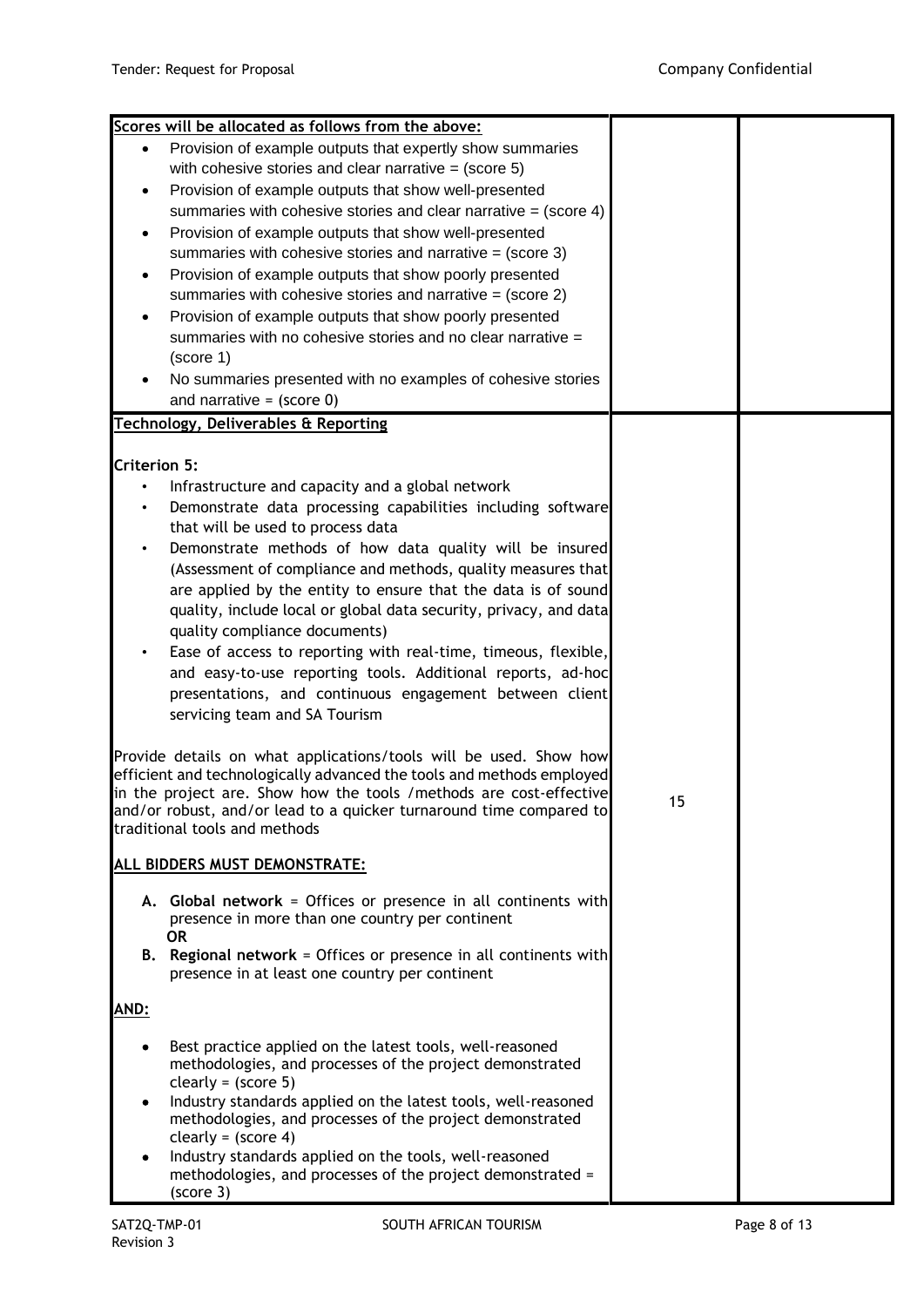| Industry standards applied on the tools, stating methodologies<br>and processes of the project demonstrated = $(score 2)$<br>Industry standards not applied on the tools, methodologies,<br>and processes of the project = $(score 1)$<br>Methodology not presented = $(score 0)$                                             |    |  |
|-------------------------------------------------------------------------------------------------------------------------------------------------------------------------------------------------------------------------------------------------------------------------------------------------------------------------------|----|--|
| Team Experience & Project Plan                                                                                                                                                                                                                                                                                                |    |  |
| <b>Criterion 6A: Experience</b><br>Proposed project team that will be assigned to the project<br>and their experience<br>Team must be composed of the following:<br>$\bullet$<br>Account manager (Main point of contact)<br>Data scientist (address data queries)<br>Support team                                             |    |  |
| The proposed project team that will be assigned to the project and their                                                                                                                                                                                                                                                      |    |  |
| experience:<br>Account manager/ Main point of contact should have:<br>1.<br>15+ years research experience = $(score 5)$<br>14 years research experience = $(score 4)$<br>$5 - 9$ years research experience = (score 3)<br>$\bullet$<br>2 - 4 years' experience = $(score 2)$<br>1 year = $(score 1)$<br>Less a year (score 0) | 3  |  |
| Data scientists should have:<br>2.                                                                                                                                                                                                                                                                                            |    |  |
| 15+ years research experience = $(score 5)$<br>10 - 14 years research experience = $(score 4)$<br>$\bullet$<br>$5 - 9$ years research experience = (score 3)<br>2 - 4 years' experience = $(score 2)$<br>1 year = $(score 1)$<br>Less a year (score 0)                                                                        | 4  |  |
| Support team members should have an average of:<br>3.                                                                                                                                                                                                                                                                         |    |  |
| 15+ years research experience = $(score 5)$<br>10 - 14 years research experience = (score 4)<br>5 - 9 years research experience = (score 3)<br>$2 - 4$ years experience = (score 2)<br>1 year (score 1)<br>Less a year (score 0)                                                                                              | 3  |  |
| Criterion 6B: Deliverables, Frequency of Reporting, and Support<br>A detailed project implementation plan with timelines from inception<br>to completion (with deliverables and dependencies). The variety of<br>options and innovative examples of presentations, dashboards, and raw                                        | 10 |  |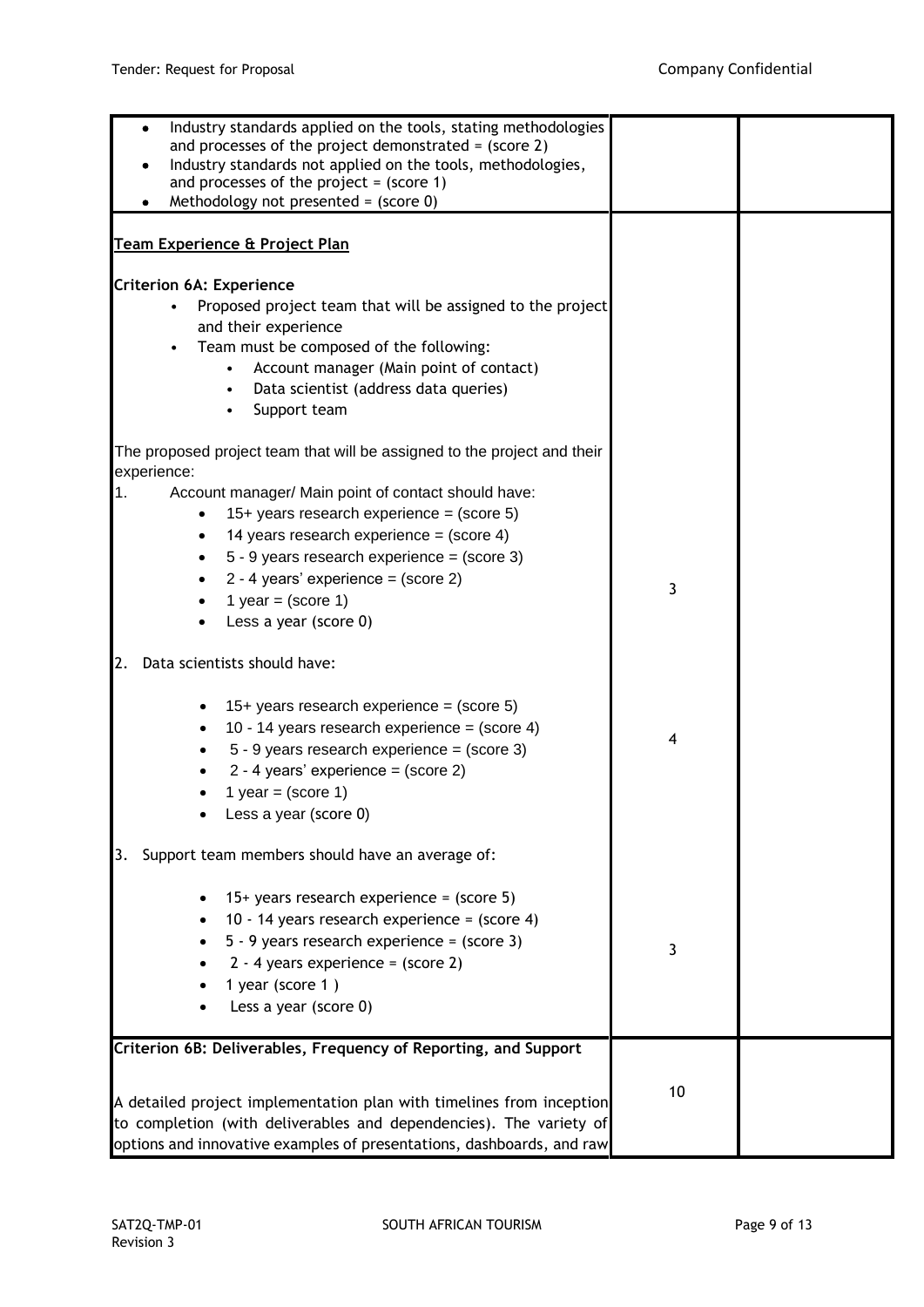| data to be provided and the demonstration of the formats and the<br>quality of outputs.                                                                                                                                                                                                                                                                                                                                                                                                                                                                                                                                                                                                                                                                                                                                                                                                                                                                                                                                                                                                                                                                                                                                                                                                                                                                  |     |  |
|----------------------------------------------------------------------------------------------------------------------------------------------------------------------------------------------------------------------------------------------------------------------------------------------------------------------------------------------------------------------------------------------------------------------------------------------------------------------------------------------------------------------------------------------------------------------------------------------------------------------------------------------------------------------------------------------------------------------------------------------------------------------------------------------------------------------------------------------------------------------------------------------------------------------------------------------------------------------------------------------------------------------------------------------------------------------------------------------------------------------------------------------------------------------------------------------------------------------------------------------------------------------------------------------------------------------------------------------------------|-----|--|
| Detailed timeline with detailed presentation and workshop<br>sessions, deliverable frequency and dashboard data updates<br>available on a daily or weekly basis, and a contactable resource<br>for questions and data requests = $(score 5)$<br>Detailed timeline with detailed presentation and workshop<br>sessions, deliverable frequency and dashboard data updates<br>available on a weekly/bi-weekly basis, and a contactable<br>resource for questions and data requests = (score 4)<br>Detailed timeline with detailed presentation and workshop<br>sessions, deliverable frequency and dashboard data updates<br>available on a bi-weekly or monthly basis, and a contactable<br>resource for questions and data requests (score 3)<br>Detailed timeline with detailed presentation and workshop<br>sessions, deliverable frequency and dashboard data updates<br>available on monthly basis, and a contactable resource for<br>questions and data requests = $(score 2)$<br>Detailed timeline with detailed presentation and workshop<br>sessions, deliverable frequency, and dashboard data updates<br>available every quarter every quarter, and a contactable<br>resource for questions and data requests = $(score 1)$<br>No detailed timeline, no presentation, and workshops, no<br>deliverables, no data updates provided = $(score 0)$ |     |  |
| Total Weight                                                                                                                                                                                                                                                                                                                                                                                                                                                                                                                                                                                                                                                                                                                                                                                                                                                                                                                                                                                                                                                                                                                                                                                                                                                                                                                                             | 100 |  |

If required, they will be at a high level where criteria will be identified that the bid evaluation team might be interested in looking more closely at. The bid evaluation committee will have the opportunity to ask questions and make notes of what they consider to be gaps in the proposals compared with how well the business requirements are satisfied.

- Bids proposals will be evaluated strictly according to the bid evaluation criteria stipulated in this section.
- Bidders must, as part of their bid documents, submit supportive documentation for all functional requirements as indicated in the Terms of Reference. The panel responsible for scoring the respective bids will evaluate and score all bids based on information presented in the bid proposals in line with the RFP.
- The score for functionality will be calculated in terms of the table below, where each Bid Evaluation Committee (BEC) member will rate each criterion on a score between (0-5) which will be multiplied by the weight for each criterion using the following value scale/matrix and those scored broken down on the functional evaluation criteria above.
- The scores allocation of 0-5 that are not defined on the functional evaluation table above will be evaluated as per the below matrix: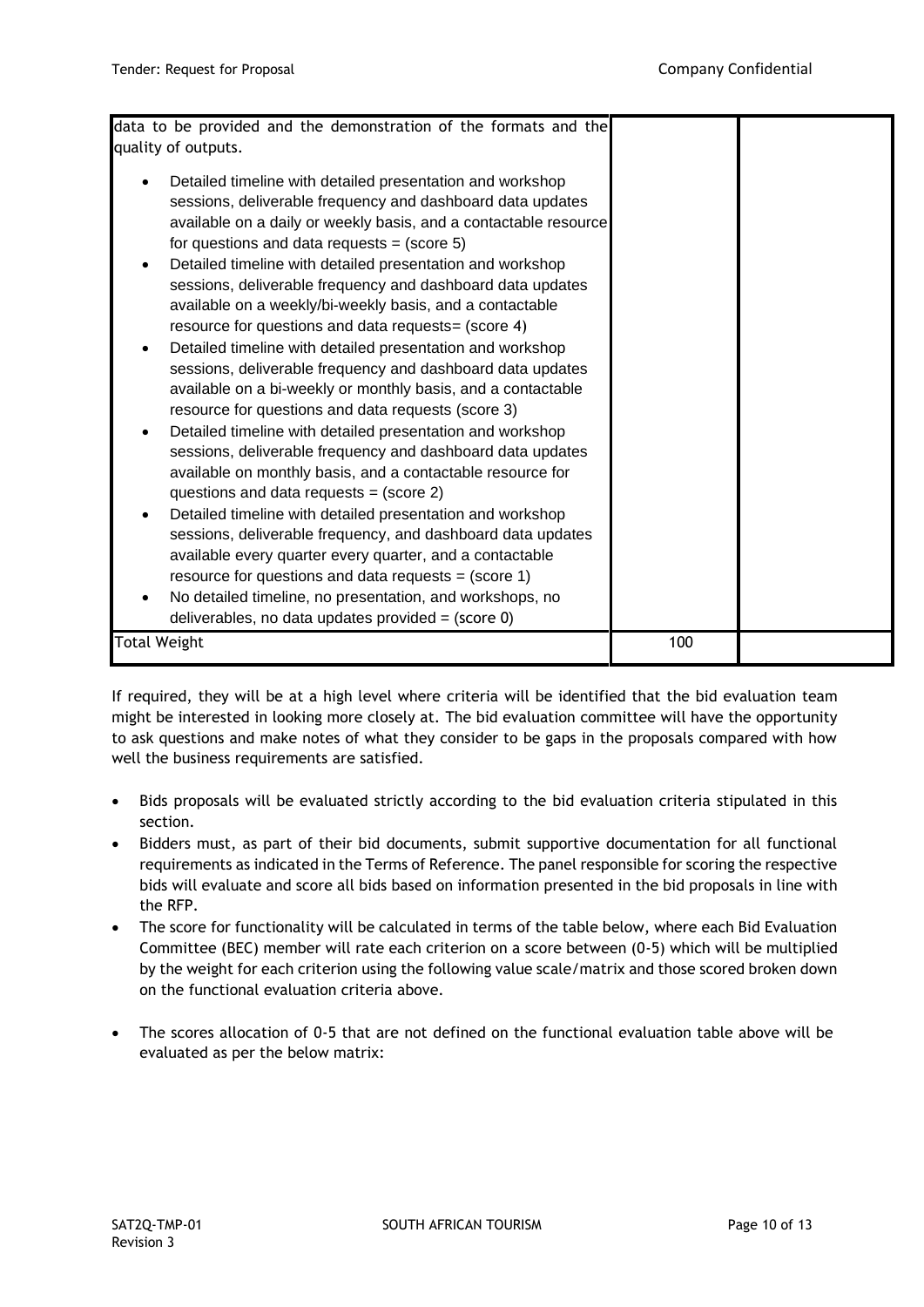| Rating                                | <b>Definition</b>                                                                                                                                                                                                                                                                                                                                                       | <b>Score</b>   |
|---------------------------------------|-------------------------------------------------------------------------------------------------------------------------------------------------------------------------------------------------------------------------------------------------------------------------------------------------------------------------------------------------------------------------|----------------|
| <b>Excellent</b>                      | <b>Exceeds</b> the requirement. Exceptional demonstration by the<br>supplier of the relevant ability, understanding, experience,<br>skills, resources, and quality measures required to provide<br>the goods/services. Response identifies factors that will<br>offer potential value, with supporting evidence.                                                        | 5              |
| Good                                  | Satisfies the requirement with minor additional benefits.<br>Above-average demonstration by the supplier of the<br>understanding,<br>ability,<br>experience,<br>relevant<br>skills,<br>resources, and quality measures required to provide the<br>goods/services. Response identifies factors that will offer<br>potential required services, with supporting evidence. | 4              |
| Acceptable                            | Satisfies the requirement. Demonstration by the supplier of<br>the relevant ability, understanding, experience, skills,<br>resource, and quality measures required to provide the<br>goods/services, with supporting evidence.                                                                                                                                          | 3              |
| Minor<br><b>Reservations</b>          | Satisfies the requirement with minor reservations. Some<br>minor reservations of the supplier's relevant ability,<br>understanding, experience, skills, resource, and quality<br>measures required to provide the goods/services, with little<br>or no supporting evidence.                                                                                             | $\overline{2}$ |
| <b>Serious</b><br><b>Reservations</b> | Satisfies the requirement with major reservations.<br>Considerable reservations of the supplier's relevant ability,<br>understanding, experience, skills, resource, and quality<br>measures required to provide the goods/services, with little<br>or no supporting evidence.                                                                                           | $\mathbf{1}$   |
| Unacceptabl<br>е                      | Does not meet the requirement. Does not comply and/or<br>insufficient information provided to demonstrate that the<br>supplier has the ability, understanding, experience, skills,<br>resource & quality measures required to provide the<br>goods/services, with little or no supporting evidence.                                                                     | $\mathbf 0$    |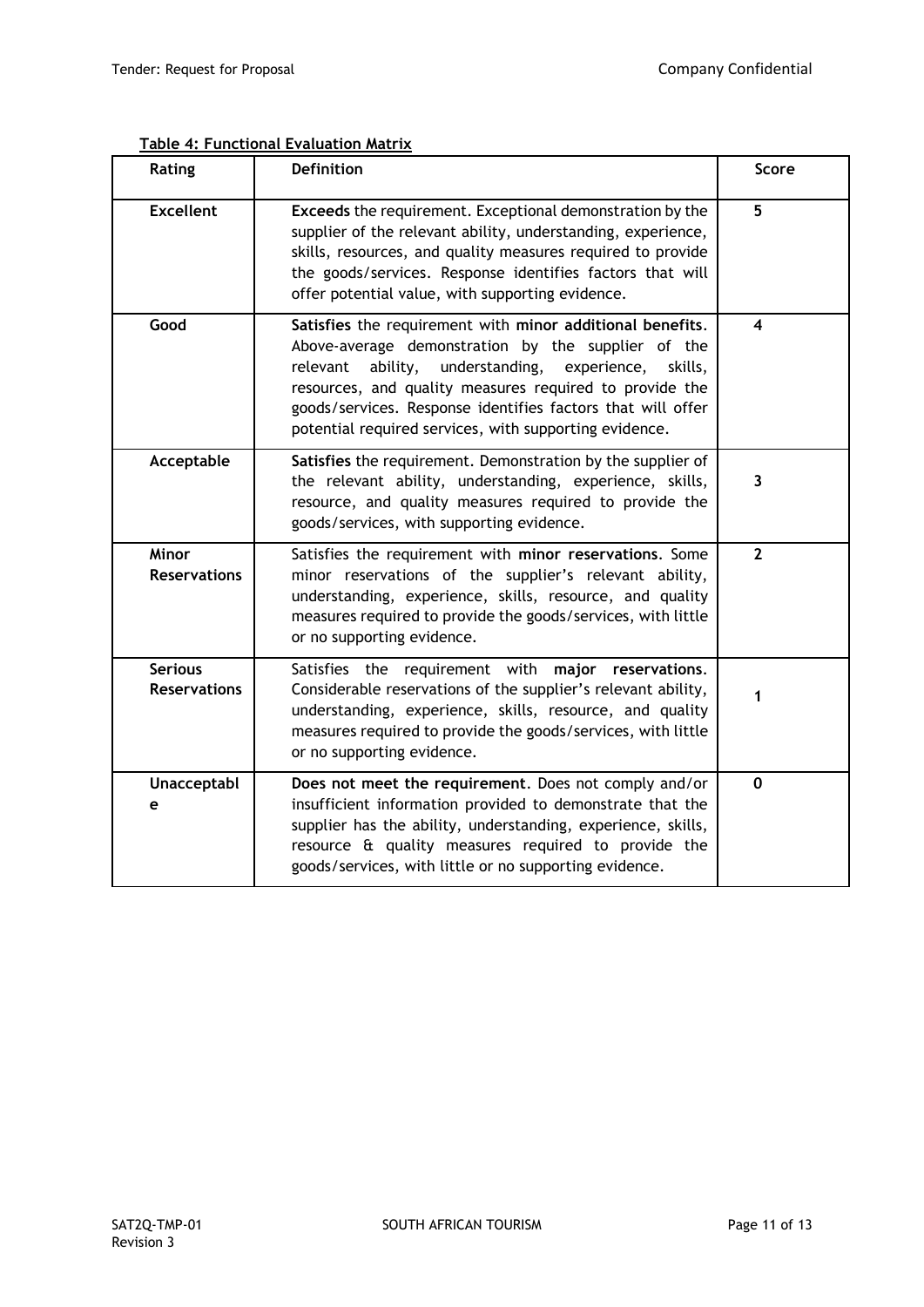### **Phase 3: Presentations of demo presentation with examples of data and insights.**

### **Table 5: Phase 3 Evaluation**

| Deliverables / Performance Indicators                                                                                                                                                                                                                                                                                                                   | Weight Allocated | Reference pages in<br>bidder's<br><b>the</b><br>proposal. |
|---------------------------------------------------------------------------------------------------------------------------------------------------------------------------------------------------------------------------------------------------------------------------------------------------------------------------------------------------------|------------------|-----------------------------------------------------------|
| Demonstration of work process                                                                                                                                                                                                                                                                                                                           |                  |                                                           |
| Demonstration of internal work processes and quality assurance<br>Iо<br>approaches. Bidders need to explain in detail their methodologies,<br>safeguards of quality through their presenting of their data,<br>insights, and analysis of tourism data                                                                                                   | 25               |                                                           |
| Storytelling<br>$\bullet$                                                                                                                                                                                                                                                                                                                               | 20               |                                                           |
| <b>Storytelling &amp; Recommendations</b>                                                                                                                                                                                                                                                                                                               |                  |                                                           |
| Bidders' articulation and presentation, storytelling, and ability to<br>$\bullet$<br>make recommendations that follow from the data. Drawing<br>conclusions that are logical well-reasoned and accessible to the<br>audiences that will be required to make action plans based on the<br>presentation of competitor and distribution channel strategies | 20               |                                                           |
| <b>Quality of deliverables and visualisation</b>                                                                                                                                                                                                                                                                                                        |                  |                                                           |
| The look and feel of the presentation and professionalism of<br>$\bullet$<br>deliverables, quality of visual storytelling, and variety of<br>deliverables. The account management teams' demonstration of<br>presentation skills                                                                                                                        | 15               |                                                           |
| <b>Expertise &amp; Support</b>                                                                                                                                                                                                                                                                                                                          |                  |                                                           |
| Present the account management team planned for the duration of<br>$\bullet$<br>the contract and the main point of contact. Provide details and<br>specifics of the overall support to be provided during the period of<br>the project, level of expertise, and subject matter expertise within<br>the account management team                          | 20               |                                                           |
| <b>Total Weight</b>                                                                                                                                                                                                                                                                                                                                     | 100              |                                                           |

### **Phase 4: Price and BBBEE Evaluation (80+20) = 100 points**

Only bidder(s) who meets the minimum threshold of 75% for the pitch presentation during Phase 3 will be further evaluated for comparative price and BBBEE level of contribution.

The total points for price evaluation (out of 80/20) and the total points for BBBEE evaluation (out of 20) will be consolidated. The bidder who scores the highest points for comparative pricing and B-BBEE status